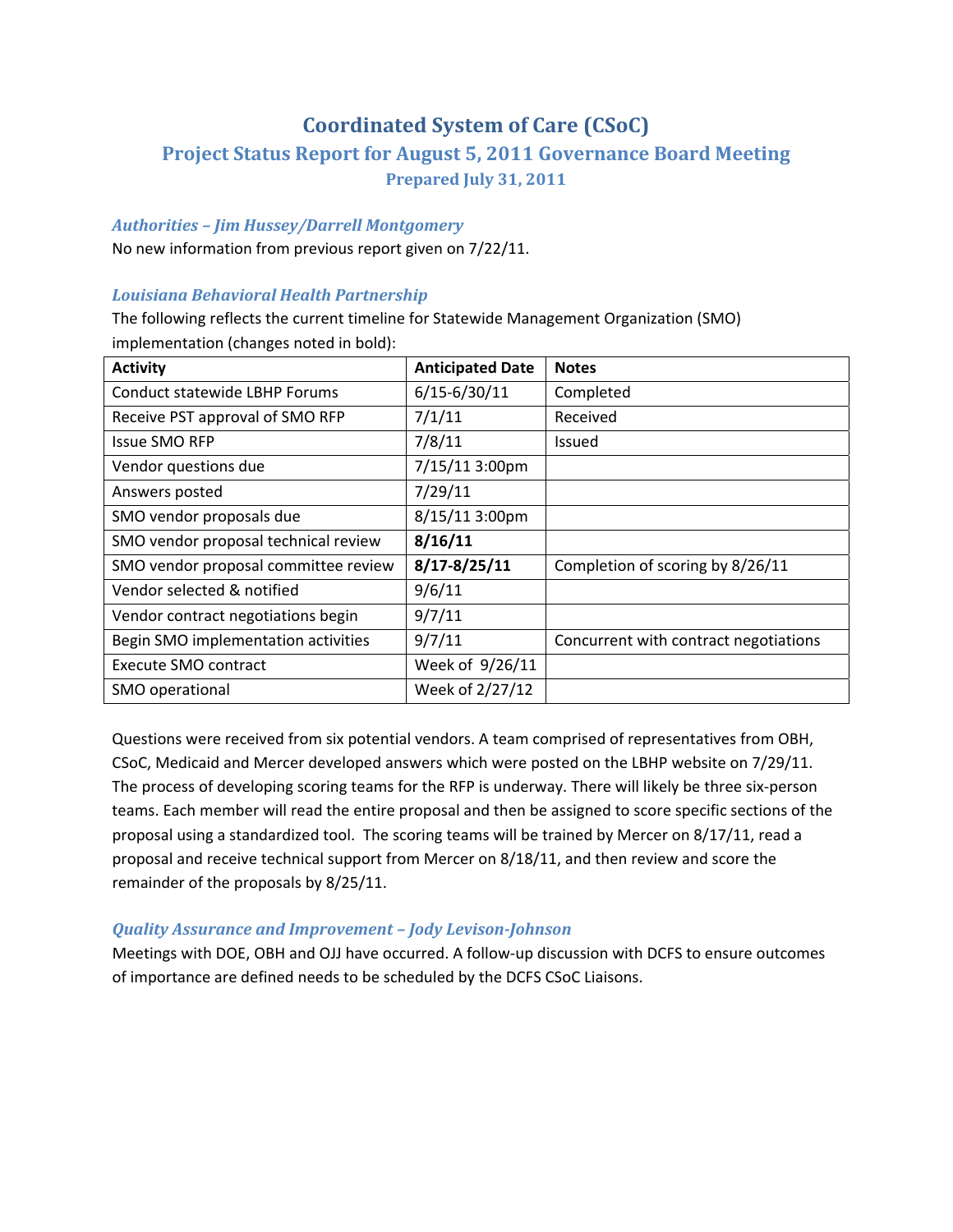| <b>Name of Workgroup</b>            | <b>Focus/Activities</b>                                                                                                         | <b>Next Steps</b>                                                                                             |
|-------------------------------------|---------------------------------------------------------------------------------------------------------------------------------|---------------------------------------------------------------------------------------------------------------|
| Operations                          | IT & Programmatic Issues                                                                                                        | Initial work completed; work will<br>resume with selected SMO                                                 |
| <b>Financial Stability</b>          | OBH is working to develop draft<br>financial disclosures and define<br>mechanisms to monitor SMO from a<br>financial standpoint | Once draft is finalized it will be<br>sent to larger workgroup for<br>review and input                        |
| Non-Residential Provider            | Reviewing draft rule for 1915c Waiver;<br>working on OBH certification<br>process/criteria                                      | Work is ongoing                                                                                               |
| <b>Outpatient Rate Setting</b>      | Mercer has provided Low/Medium/High<br>rates; these were reviewed with the<br>State last week                                   | Provider meeting scheduled for<br>8/11/11 to review rate<br>methodology                                       |
| PRTF/TGH                            | Meeting held with TGH providers on<br>7/28/11 to review licensing regulations                                                   | Work to finalize regulations for<br>PRTFs and TGHs continues                                                  |
| <b>State Staff Training</b>         | Training grid defining all training needs<br>and audiences developed                                                            | Work to prioritize training,<br>establish timelines and assign to<br>appropriate people/groups is<br>underway |
| Children's Fee for Service<br>Codes | The group has completed its tasks                                                                                               | Mercer and OBH are working on<br>other licensed practitioner codes                                            |

## *Operations – Jody LevisonJohnson*

## *Training and Technical Assistance Report – Jody LevisonJohnson*

A comprehensive look at training topics and audiences has been delineated. Work is underway to prioritize the topics and audiences and ensure assignments for responsibility are made to the appropriate person/group. The CSoC Team is working with OBH to define pre‐service competencies for providers and standardize training curriculum for these modules. Many, if not all, of these trainings will be offered via Essential Learning (online).

The CSoC Director followed up with Marlene Matarese and Michelle Zabel of the Innovations Institute (University of Maryland) as no proposed approach for training had been received (requested 7/5/11). Once this has arrived, work will begin to execute the contract for these services. The CSoC Director met with Vivian Jackson (Georgetown University) to review her proposed approach for Cultural and Linguistic Competence training. There was extensive discussion regarding the resources available to support this work as well as the training needs for state staff vs. the implementing regions. Georgetown apparently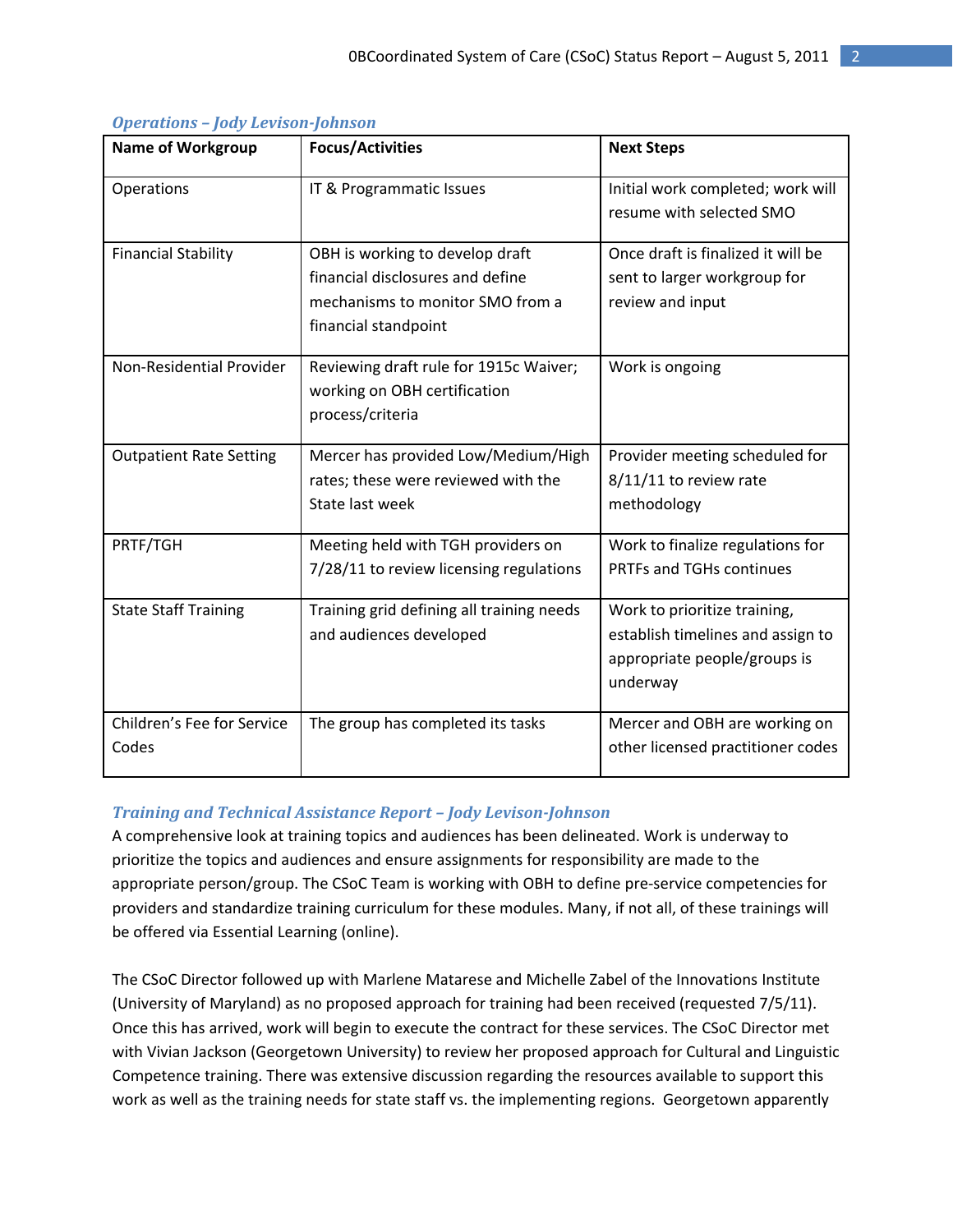has an existing contract to provide support to states in this area so we will not incur cost for work done with state staff. Dr. Jackson will be reconsidering her suggested approach as a result of this conversation. The CSoC Director and OBH Staff Development Coordinator have also been in touch with Dr. John Lyons to confirm timeframes for CANS training.

#### Next steps

- (1) The CSoC team will continue to prioritize training topics and audiences and ensure each area is assigned to the proper person/group.
- (2) The CSoC Director will continue to work with potential training contractors (Innovations, Vivian Jackson, John Lyons) to ensure clear scopes of work are developed and contracts are executed.

## *Wraparound Agency (WAA)/Family Support Organization Implementation – Jody Levison-Johnson*

Introductory meetings have been scheduled with each of the regions. These initial meetings will serve to begin the relationship development between the CSoC Liaison, CSoC Director and key partners within each region. The agenda for these meetings includes discussion about:

- (1) The formation of the Community Team (template for discussion developed by Yvonne Diaz Domingue and Traci Perry)
- (2) Identification of technical assistance and training needs
- (3) Review and input into a draft agenda for the Implementation Institute
- (4) Question and Answers

The schedule for these meetings is as follows:

| Region | <b>CSoC Team Liaison</b>                        | Initial Meeting Date |
|--------|-------------------------------------------------|----------------------|
|        | <b>Traci Perry</b>                              | 8/10/11              |
|        | Janice Zube                                     | 8/1/11               |
| 8      | Yvonne Diaz Domingue                            | 8/12/11              |
| 9      | Jacqueline Page (Yvonne Diaz Domingue covering) | 8/11/11              |
| JP     | Joe Keegan                                      | 8/16/11              |

The CSoC Director and Liaisons continue to work on an agenda for the Implementation Institute which will be held in October. Input is being sought during the meetings with the regions in order to finalize a draft agenda which will be shared with the Governance Board.

### Next steps

(1) Meetings with each of the implementing regions will be held over the next three weeks which will inform individualized training and TA plans as well as the Implementation Institute planning.